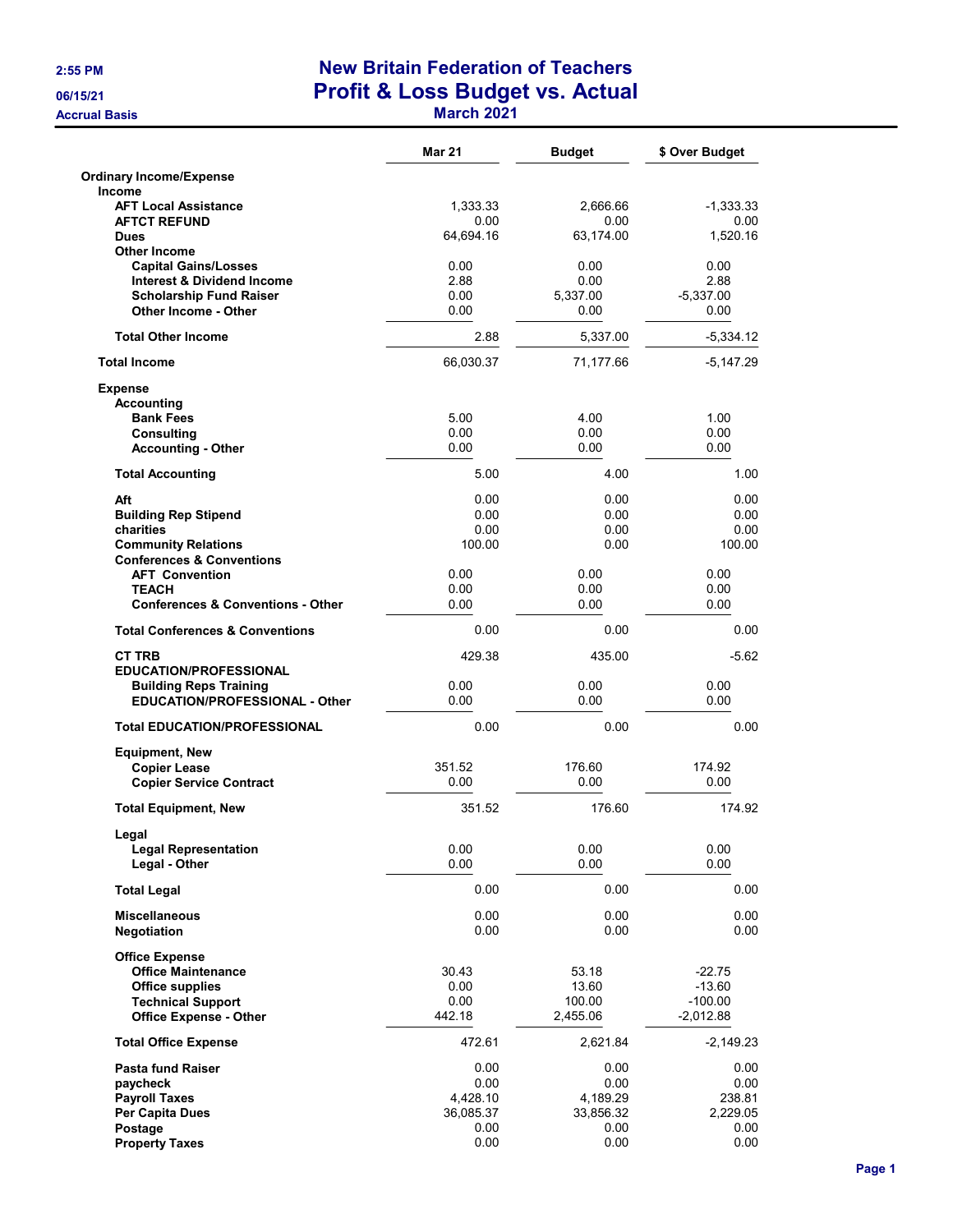## 2:55 PM New Britain Federation of Teachers 06/15/21 **Profit & Loss Budget vs. Actual** Accrual Basis **March 2021 March 2021**

|                                      | <b>Mar 21</b> | <b>Budget</b> | \$ Over Budget |
|--------------------------------------|---------------|---------------|----------------|
| Rent                                 | 850.00        | 850.00        | 0.00           |
| <b>Rep Stipend</b>                   | 0.00          | 0.00          | 0.00           |
| <b>Salaries &amp; Benefits</b>       |               |               |                |
| <b>Clerical Consulting</b>           | 0.00          | 0.00          | 0.00           |
| <b>Committee Chairpersons</b>        | 0.00          | 3,587.50      | $-3,587.50$    |
| <b>Officers' Stipends</b>            | 0.00          | 0.00          | 0.00           |
| <b>President Salary</b>              | 0.00          | 0.00          | 0.00           |
| <b>Total Salaries &amp; Benefits</b> | 0.00          | 3,587.50      | $-3,587.50$    |
| Scholarship                          | 0.00          | 0.00          | 0.00           |
| <b>Social Functions</b>              |               |               |                |
| Meetings, (Food)                     | 0.00          | 0.00          | 0.00           |
| <b>Retirement gifts</b>              | 0.00          | 0.00          | 0.00           |
| <b>Social Functions - Other</b>      | 0.00          | 0.00          | 0.00           |
| <b>Total Social Functions</b>        | 0.00          | 0.00          | 0.00           |
| <b>Utilities</b>                     | 470.77        | 201.90        | 268.87         |
| void                                 | 0.00          | 0.00          | 0.00           |
| Welfare                              | 127.54        | 0.00          | 127.54         |
| <b>Total Expense</b>                 | 43,320.29     | 45,922.45     | $-2,602.16$    |
| <b>Net Ordinary Income</b>           | 22,710.08     | 25,255.21     | $-2,545.13$    |
| <b>Net Income</b>                    | 22,710.08     | 25,255.21     | $-2,545.13$    |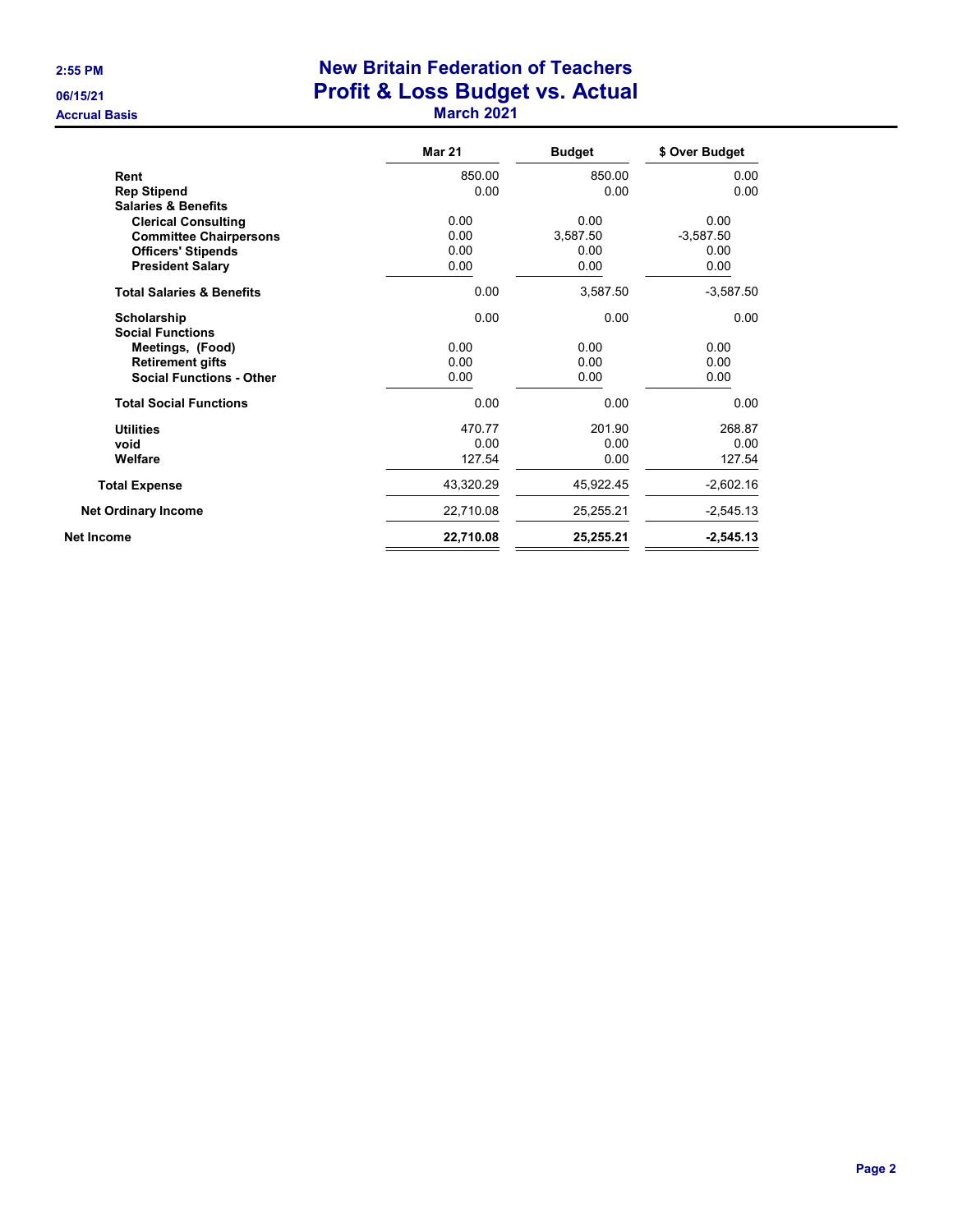## 2:55 PM New Britain Federation of Teachers 06/15/21 **Profit & Loss Budget vs. Actual** Accrual Basis **March 2021 March 2021**

|                                                                      | % of Budget        |
|----------------------------------------------------------------------|--------------------|
| <b>Ordinary Income/Expense</b>                                       |                    |
| <b>Income</b>                                                        |                    |
| <b>AFT Local Assistance</b>                                          | 50.0%              |
| <b>AFTCT REFUND</b>                                                  | $0.0\%$            |
| <b>Dues</b>                                                          | 102.4%             |
| <b>Other Income</b>                                                  | $0.0\%$            |
| <b>Capital Gains/Losses</b><br><b>Interest &amp; Dividend Income</b> | 100.0%             |
| <b>Scholarship Fund Raiser</b>                                       | $0.0\%$            |
| Other Income - Other                                                 | 0.0%               |
|                                                                      |                    |
| <b>Total Other Income</b>                                            | 0.1%               |
| <b>Total Income</b>                                                  | 92.8%              |
| <b>Expense</b>                                                       |                    |
| <b>Accounting</b>                                                    |                    |
| <b>Bank Fees</b>                                                     | 125.0%             |
| <b>Consulting</b>                                                    | $0.0\%$            |
| <b>Accounting - Other</b>                                            | $0.0\%$            |
| <b>Total Accounting</b>                                              | 125.0%             |
| Aft                                                                  | $0.0\%$            |
| <b>Building Rep Stipend</b>                                          | $0.0\%$            |
| charities                                                            | 0.0%               |
| <b>Community Relations</b>                                           | 100.0%             |
| <b>Conferences &amp; Conventions</b>                                 |                    |
| <b>AFT Convention</b>                                                | 0.0%               |
| <b>TEACH</b>                                                         | $0.0\%$            |
| <b>Conferences &amp; Conventions - Other</b>                         | 0.0%               |
| <b>Total Conferences &amp; Conventions</b>                           | $0.0\%$            |
| <b>CT TRB</b>                                                        | 98.7%              |
| <b>EDUCATION/PROFESSIONAL</b>                                        |                    |
| <b>Building Reps Training</b>                                        | $0.0\%$            |
| <b>EDUCATION/PROFESSIONAL - Other</b>                                | 0.0%               |
| <b>Total EDUCATION/PROFESSIONAL</b>                                  | 0.0%               |
| <b>Equipment, New</b>                                                |                    |
| <b>Copier Lease</b>                                                  | 199.0%             |
| <b>Copier Service Contract</b>                                       | $0.0\%$            |
| <b>Total Equipment, New</b>                                          | 199.0%             |
|                                                                      |                    |
| Legal<br><b>Legal Representation</b>                                 | 0.0%               |
| Legal - Other                                                        | $0.0\%$            |
| <b>Total Legal</b>                                                   | $0.0\%$            |
|                                                                      |                    |
| <b>Miscellaneous</b><br><b>Negotiation</b>                           | $0.0\%$<br>$0.0\%$ |
| <b>Office Expense</b>                                                |                    |
| <b>Office Maintenance</b>                                            | 57.2%              |
| <b>Office supplies</b>                                               | $0.0\%$            |
| <b>Technical Support</b>                                             | $0.0\%$            |
| <b>Office Expense - Other</b>                                        | 18.0%              |
| <b>Total Office Expense</b>                                          | 18.0%              |
| <b>Pasta fund Raiser</b>                                             | $0.0\%$            |
| paycheck                                                             | $0.0\%$            |
| <b>Payroll Taxes</b>                                                 | 105.7%             |
| Per Capita Dues                                                      | 106.6%             |
| Postage                                                              | $0.0\%$            |
| <b>Property Taxes</b>                                                | $0.0\%$            |
|                                                                      |                    |